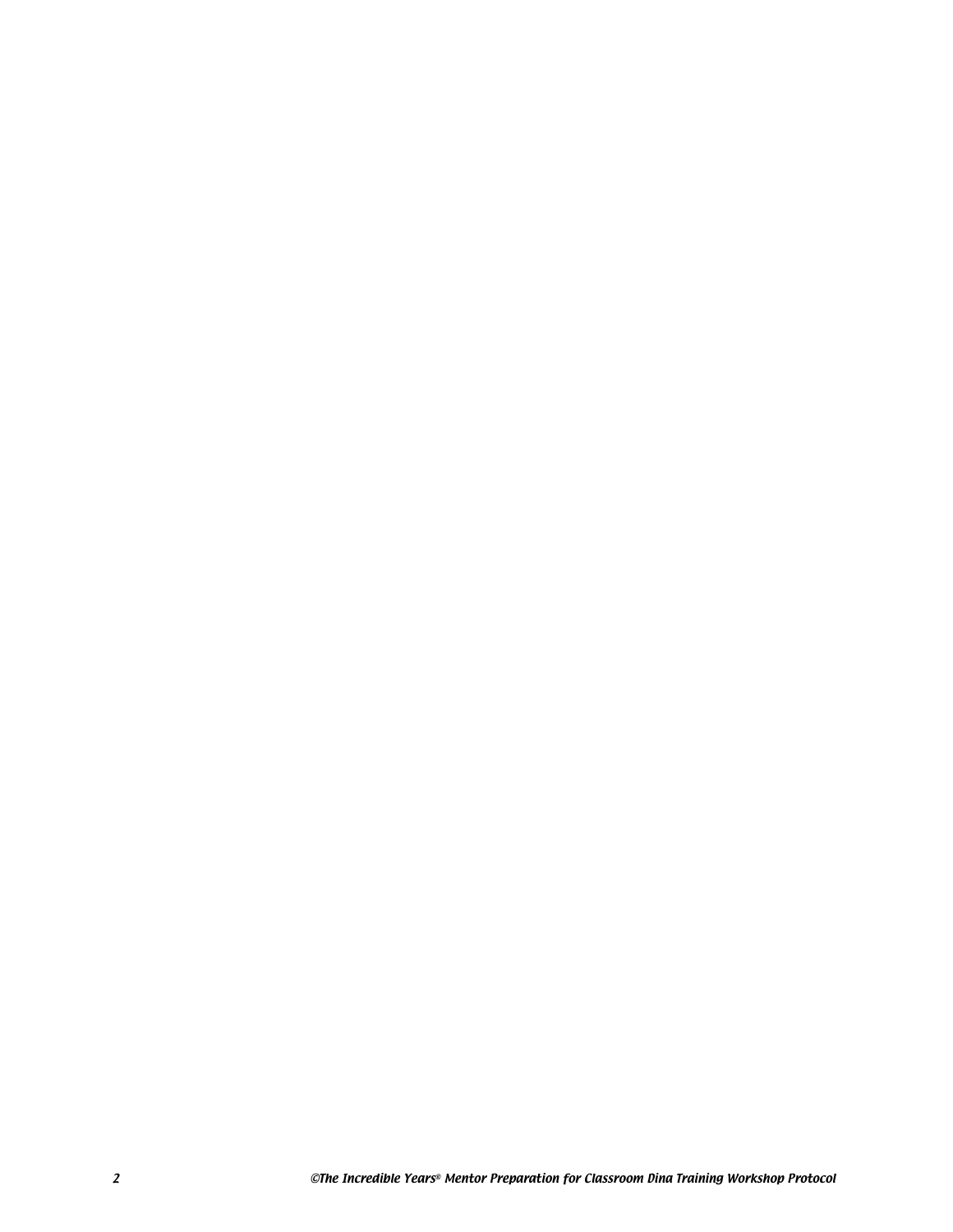# MENTOR PREPARATION FOR CLASSROOM DINA CHILD TRAINING WORKSHOP PROTOCOL

(3 days/ 21 hours) 2-7-2022

# CHECKLIST ....

- Each participant should be given book: *Incredible Teachers: Nurturing Children's Social, Emotional and Academic Competence*. These are required for group leaders to have access to and to read.
- $\Box$  Arrange room set up—chairs in semi circle (no tables), DVD-TV, flip chart, teaching pyramid poster displayed, tools poster
- $\Box$  Snacks—table set up with coffee, tea, morning and afternoon break food
- $\Box$  List of participants with sign up list to register \*\*\* (very important) Check in each day! And check each day
- $\Box$  Clock hours forms for participants/credit hours
- $\Box$  Name tags with group stickers attached for small groups
- $\Box$  Handouts prepared (check on web site have most recent version)
- $\Box$  Agendas completed for each workshop day
- $\Box$  Evaluation forms for each day photocopied on different colors for each day

## $\cdots$   $\cdots$  items needed  $\cdots$

- $\Box$  Hand puppets, animals, toys, blocks, Legos, puzzles, coloring markers
- $\Box$  Laminated cards solution cards, also tense, relax cards, Classroom Rules cards, Feeling cards (happy, excited, angry), large (Feeling cards and Rules cards revised 2021)
- $\Box$  Wally problem solving books
- *Show Me Five* poster (revised 2021), *Calm Down Thermometer* poster with arrow, *Teacher Pyramid* poster
- $\Box$  Wally and Dina (need several large puppets—enough for small group practice), Tiny Turtle Puppet and Baby Dina
- $\Box$  At least one set of curriculum (manuals, DVDs, detective kit)
- $\Box$  Sample Activities (bingo, feeling, spinning wheel, mazes, crayons, play dough, etc.) and Sample schedule
- $\Box$  Chocolate/candies and small prizes (magnets, stickers)

| v. |  |
|----|--|
|    |  |
| ≺  |  |
|    |  |

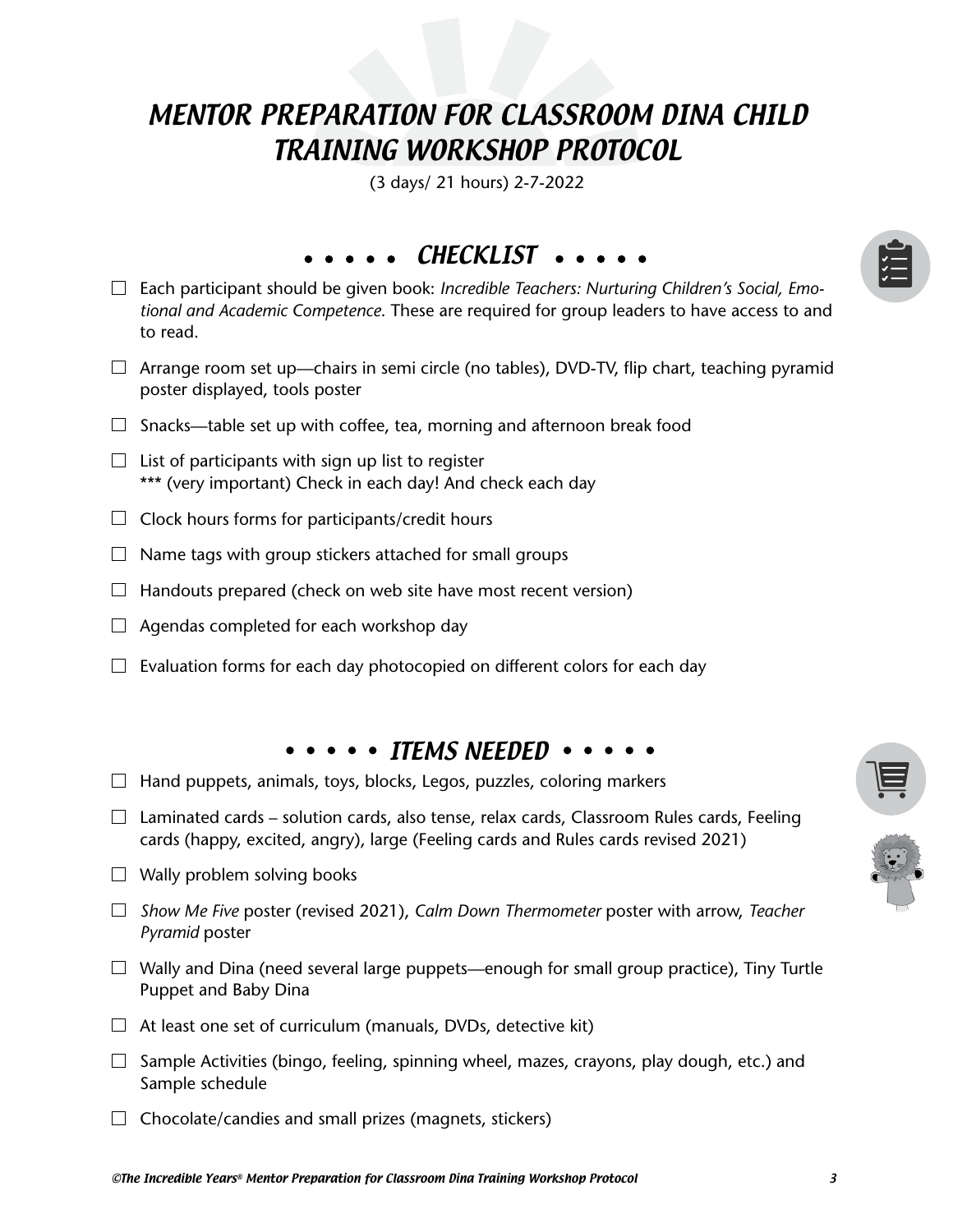# • • DVDS NEEDED •

- □ Set of Classroom Dina Dinosaur School Program DVDs (3 DVDs) or USB
- $\Box$  Small Group training composite DVDs (2 DVDs)
- $\Box$  Classroom Dina training composite DVDs (4 DVDs)

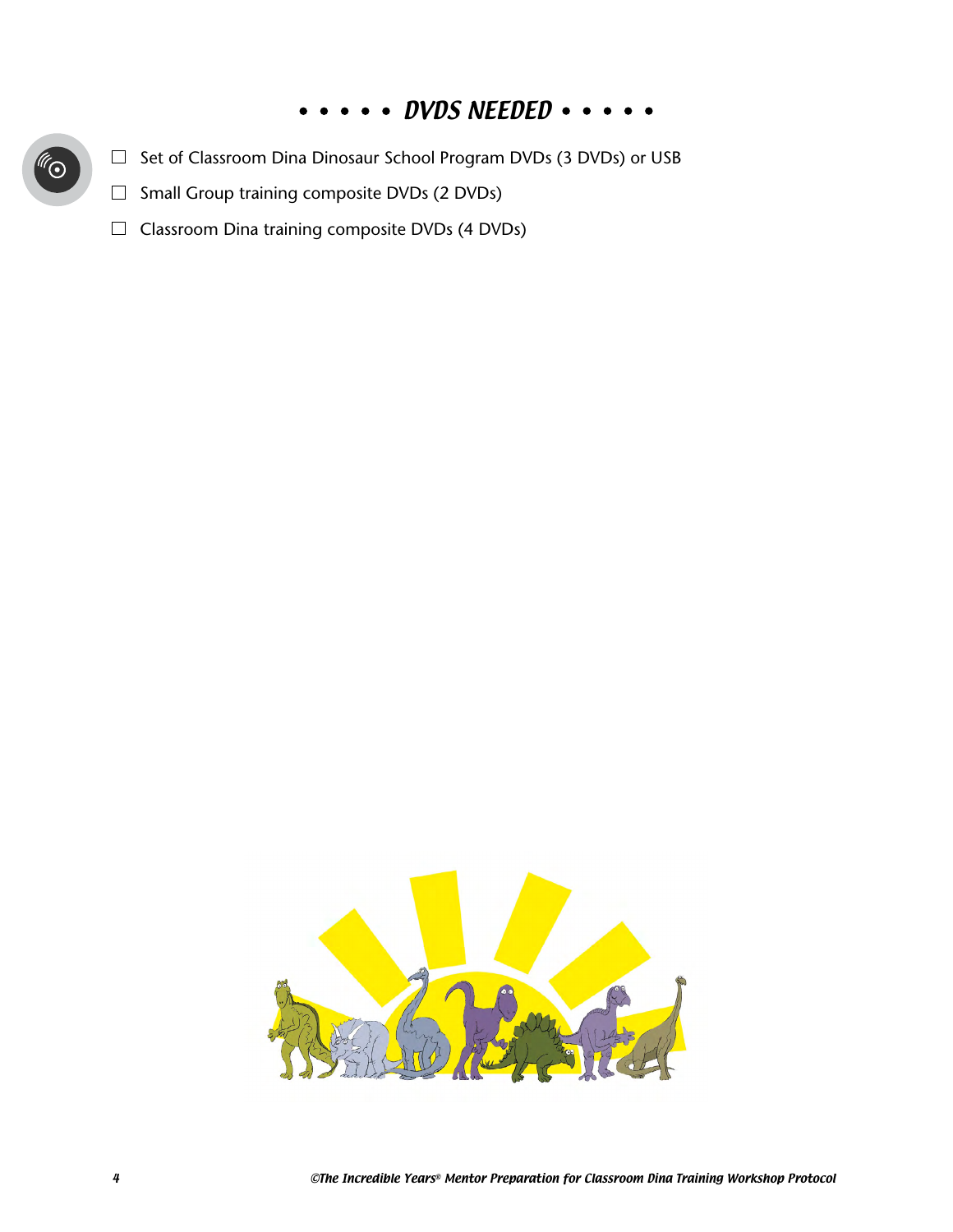# WORKSHOP DAY 1 INTRODUCTION TO DINOSAUR CURRICULUM Building Relationships with Students, and Proactive Teaching Unit 1: Apatosaurus Unit & Unit 2: Iguanadon Unit



# I. Welcome, Introductions & Goals

- Greet each teacher and introduce participants. Ask about their goals for workshop.
- Explain the training process—why we use video vignettes, do role plays and practice being in child and teacher role.
- Answer questions about self-study reading articles or, chapters given ahead of time. Article for pre-reading – *[The Incredible Years® series: An internationally](https://incredibleyears.com/article/the-incredible-years%ef%83%a2-series-an-internationally-evidenced-multi-modal-approach-to-enhancing-child-outcomes/)  [evidenced multi-modal approach to enhancing child outcomes](https://incredibleyears.com/article/the-incredible-years%ef%83%a2-series-an-internationally-evidenced-multi-modal-approach-to-enhancing-child-outcomes/)*
- Review research for this evidence-based program (recommend web site articles)
- Explain how Classroom Dina dovetails with the IY parent and teacher programs
- \_\_\_\_ Introduce Dina (who lives in sleeping bag or box) and greet teachers by setting up opening song "Dina Wake Up" or "Shake Hands With a Friend and Say Hello" (Dina wakes up). Ask for some personal information about each person, such as favorite pet or dinosaur, etc. (This models lesson #1 of Dina curriculum.) Dina asks about rules for the day and chooses one or two rules to model. (small group practice will come later) (Model lesson #2)
- Explain that participants must attend and participate in the entire 3 days of training to receive their certificate of attendance.

# II. Overview of Dinosaur School – "Dina Tour"

- Preview DVD overview discuss how program fits in with parent and teacher curriculum
- Review Program Topics and Objectives



# **INSERT: Classroom DVD Workshop Composite Disc #1 of 4 OPENING DINA CIRCLE (Preschool Teachers)**

Toni opening circle time Vignettes 1-7

- 1. Opening Circle time
- 2. Presenting: Anger Management –Introducing puppets
- \_\_\_\_ 3. Using Videotapes to Teach
- \_\_\_\_ 4. Guided Practice in Large Group
- Review Classroom Dina format "the 4 P's" (circle time planning, presenting, practicing, promoting) & number of sessions

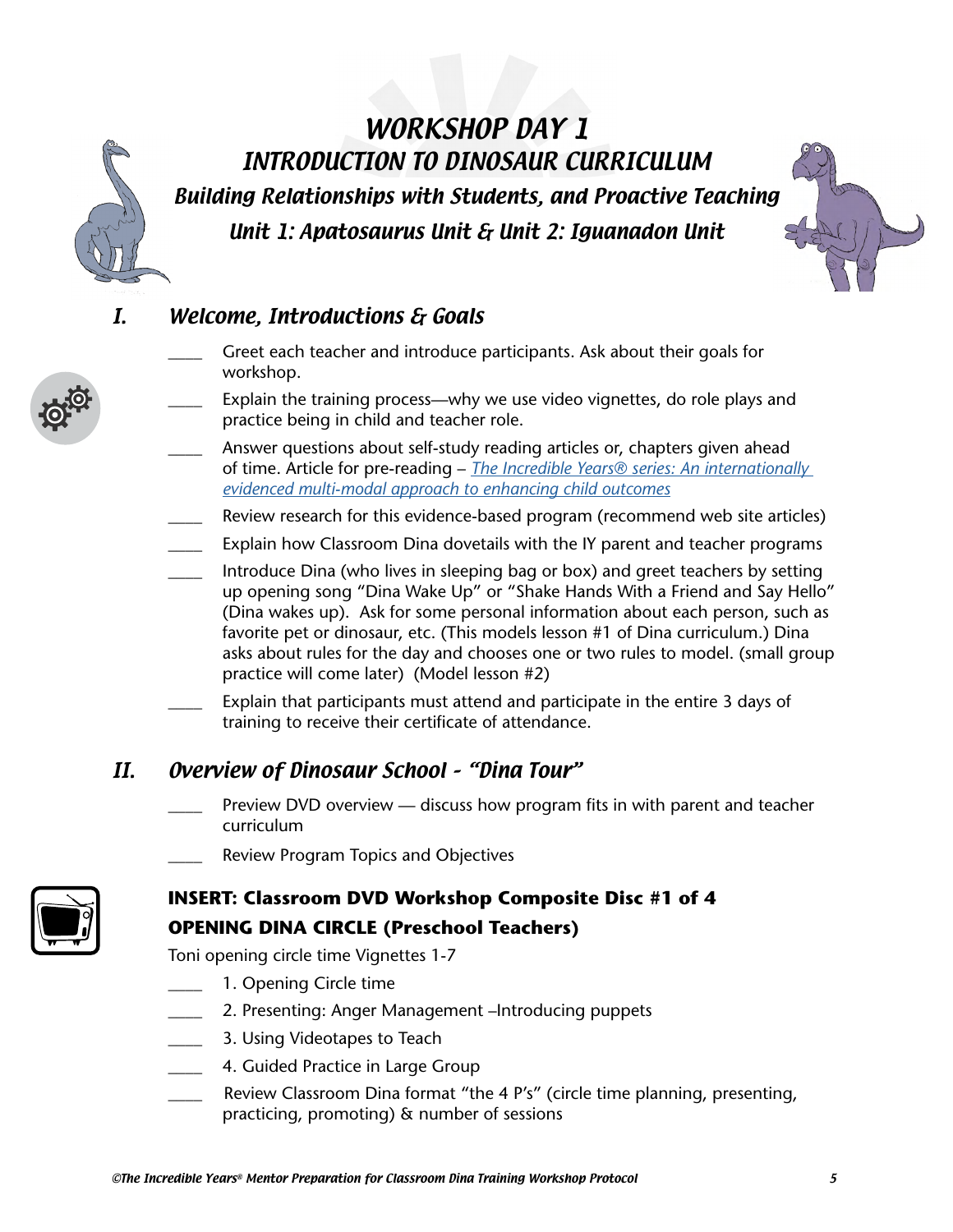## **And/or, K-Grade 2 Teachers:**

- 5. Lesson plan Year 1 Problem-Solving Introduction Opening (Julie doing open circle time)
- \_\_\_\_ 6. Vig 12. Lesson plans Year 2 Problem-Solving Part 2: Vig 12 (Jamila opening circle time with "how do you know you have a problem?")

## **All Ages:**

- 7. Opening Circle time with Dina. Use this vignette to discuss high rates of praise, ignoring distractions, and engaging children with activities/songs.
- Overview Teacher Manual, Book 1 (Refer to overview sections of handouts. Show activities checklists, supplemental materials.)

## III. Introducing Dinosaur School - Units 1 and 2

- 
- Overview Teacher Manual Book 2 (See lesson plans and note parent letters, home activities)
- Talk about Methods of Teaching Dina Curriculum (see manual). Using Videotapes (review key points in manual)

## **Buzz/Small groups: Benefits of using Puppets. Introduce Puppets (Dina, child puppets Tiny turtle)**

- **Puppet play in Groups:** Have group members take turns using the puppets. Have each member use the puppet to find out several things about the other group members (e.g., favorite color, name, age, pets, favorite food). The puppet should also share his/her answers to these questions. Explore possible puppet voice, biosketch, ethnicity, age.
- **Brainstorm** and explore how to introduce puppets to children
	- \_\_\_\_ 2. Presenting: Anger Management –Introducing puppets (could show this here if not already shown above)

# IV. Unit 1: School Rules/ Apatosaurus Unit **INSERT Small Group Sample Composite 1 OF 2**

- Show and discuss Chapter 8 Vignette 6 from small group composite DVD (Rules Poster with Carolyn and Jamila)
- **Brainstorm** strategies used by Jamila and Carolyn
- Show visual cue cards of rules and explore rationale for visual cues
- Model as group leader teaching one or two of group rules to students and debrief skills modeled (if not done above with Dina). Then go to small group practice next.
	- **Small Group Rules Practice:** Break teachers into small groups (4-5) participants) and give each group 1-2 rules cue cards (quiet hand up, listening ears, hands to self, eyes on teacher, inside voice) and a puppet. Have each group brainstorm how they would teach this rule to their students, have them practice





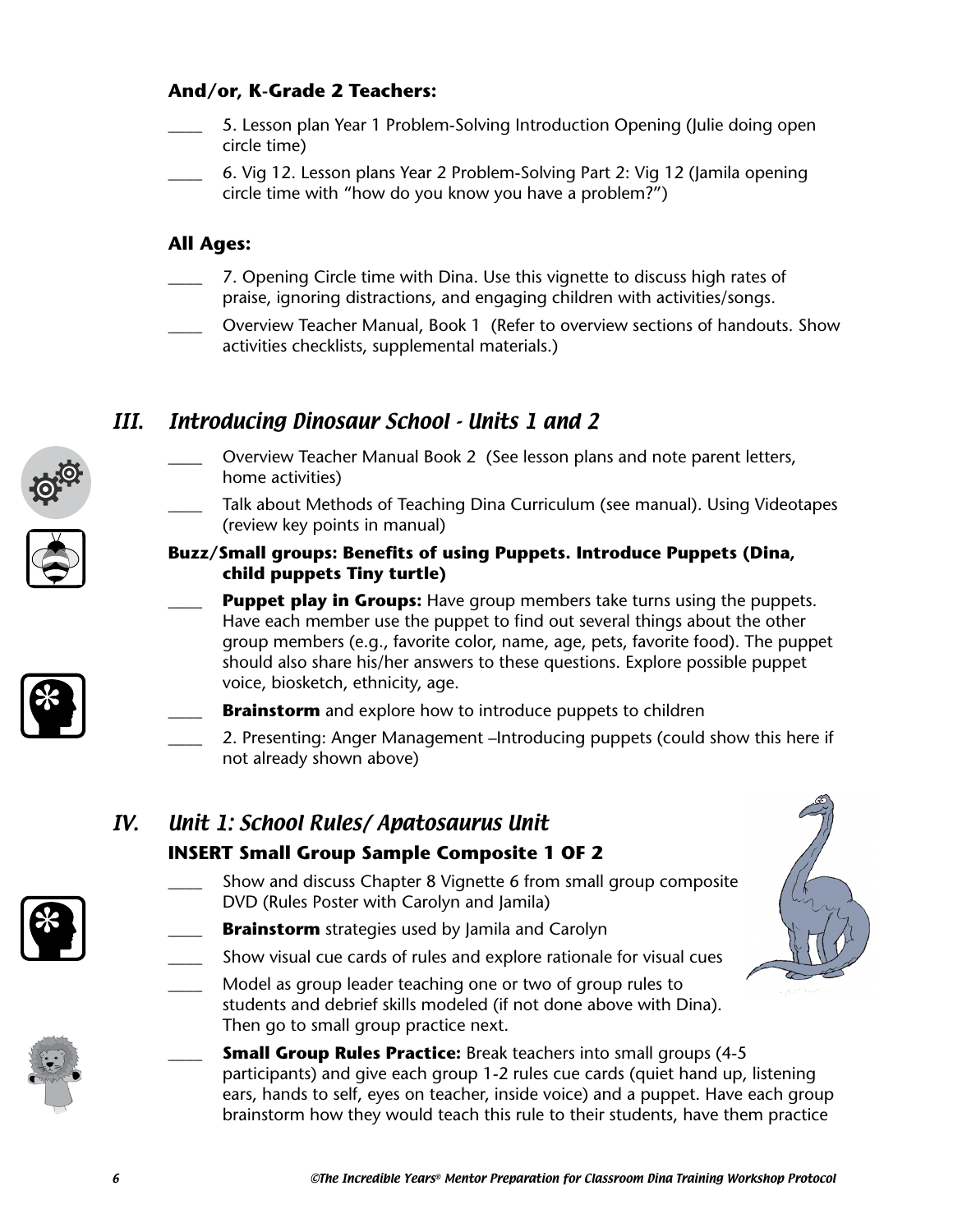doing this in their small groups and debrief afterwards (remind them of early demonstration with meeting Dina and introduction of rules). Then share learning from this experience in large group. (In debrief, cover principles of teaching children rules & discuss rationale for child practices of rules. (show rules poster)



# V. Unit 1 Teaching Time Out to Calm Down / Apatasaurus Unit **CONTINUE with DVD 1, Small Group Composite**

Show Vignette of Lesson on Time Out to Calm Down

- \_\_\_\_ Chapter 20. Vignette 13: Teaching Time Out
- \_\_\_\_ Chapter 21. Vignette 14: Practicing Time Out
- Chapter 22. Vignette 15: Simone explains Time Out to Wally



- **OR**
	- **Model Lesson #3 Time-Out to Calm Down:** "Let's pretend we are planning this lesson." Read through lesson #3 with participants. Explain rationale for Time-Out to Calm Down. Role play Wally going to Time-Out. Choose a person to be Wally and audience members are students. Leader demonstrates sending Wally to Time-Out to calm down, Wally shows how to take deep breaths to calm down. Model how to teach peers to ignore. Wally talks about his feelings when he comes back with classmates.

(Note: If you Model Lesson 3 live, show Vig 14 practice and Vig 15 Simone)

**Small Group Practice** - Have teachers break into small groups and practice the Time Out lesson. One teacher should take the lead and use the puppet to teach the lesson. Ask another teacher to be her support person (to look at the script and prompt when necessary). *Use script here.*

## **DINOSAUR SCHOOL HOMEWORK & PROMOTING PARENT INVOVEMENT**

Briefly discuss home activities for children with the rules lesson (see manual) and the Teacher-to-Parent communication letters about dinosaur school. *This could go here or after unit 2*

**Brainstorm** in small groups rationale of involving parents and ways to assure this.

# VI. Unit 2: Doing Your Best in School/Iguanadon Unit

# **INSERT Dina Curriculum DVD 1**

Discuss how to use program DVDs (show teachers the opening screens and how to find vignettes in the Doing Your Best in School program).

- Model teaching Show Me Five (use large poster, revised 2021) (if not done
	- earlier) Discuss use of vignettes and model using vignettes from Unit 2. Have teachers begin to brainstorm a list of strategies for using vignettes.
		- **Brainstorm/Buzz** in groups of 4-5 participants: school behaviors expected or needing to be taught & what these are for 2-3 year olds vs 4-5 vs 6-8 year olds.

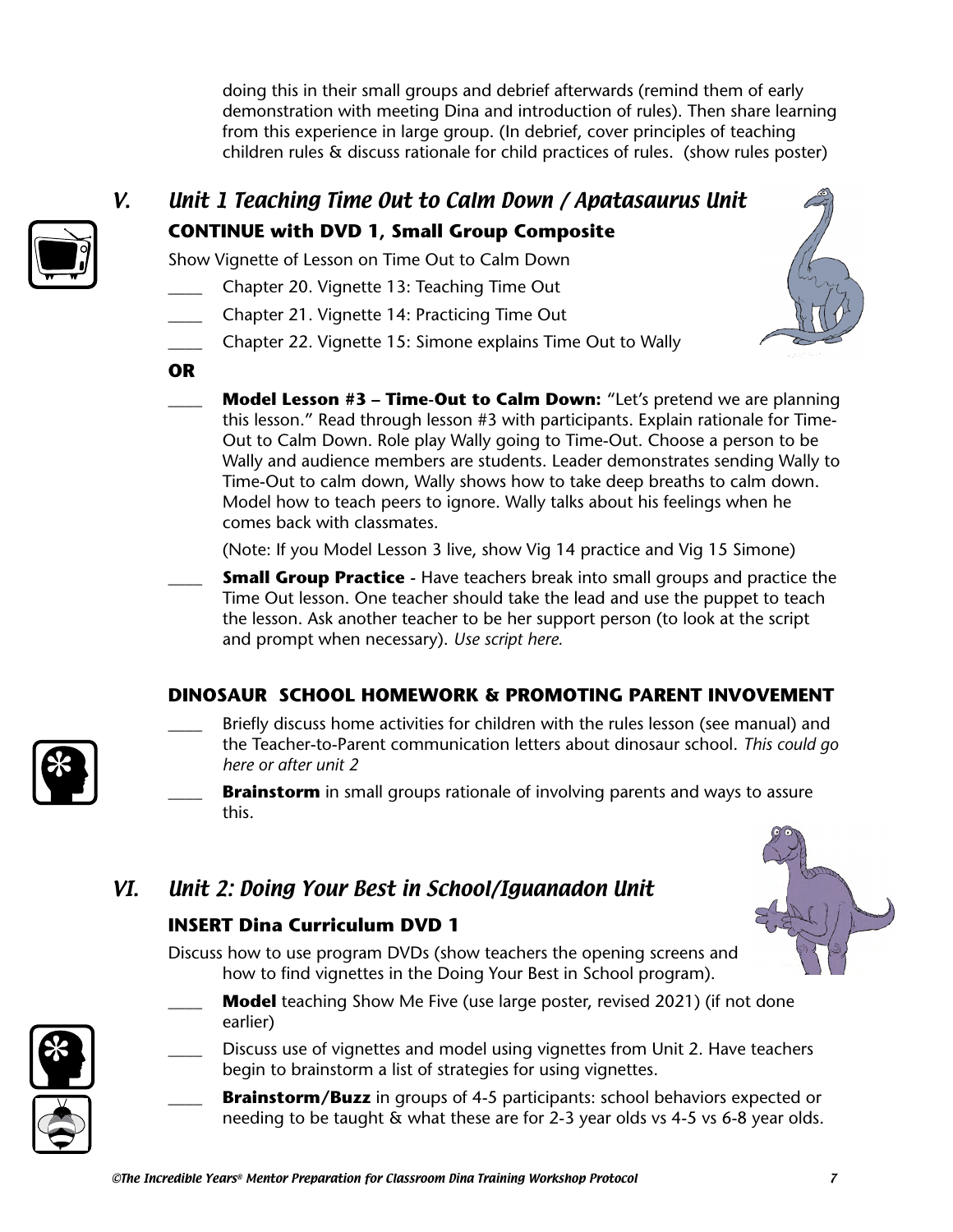## **Dina Curriculum DVD 1: Doing Your Best in School**



- **Trainer Models Mediating some of several vignettes with participants in role as children**
	- Vig 1: Listening to teacher reading (introduced by Carolyn & Dina)
- Vig 2: Not Listening
- Vig 7: Listening well (narration included)
- Vig 8: Listening
- \_\_\_\_ Vig 9: Quiet Hand Up (show me five) (narration with cue card)
- \_\_\_\_ **Role Play Model/ Teaching children to Ignore**

## VII. Unit 2: Concentration Lesson/Iguanadon Unit

\_\_\_\_ **Model** Concentration Lesson (Use cue card to teach Concentration—Stop, Look, Think, Check.)



- \_\_\_\_ Discuss use of vignettes and model using vignettes from Unit 2. Have teachers begin to brainstorm a list of strategies for showing video vignettes to children.
- **Trainer models mediating some of the following vignettes** with children using cue cards, puppets and practice.



- **Dina Curriculum DVD 1:** Show concentration vignettes from Doing Your Best in School Program
	- \_\_\_\_ Vignette 20: Webster counting dots and checking
	- Vignette 21: Girl checking work, erasing and trying again. Model puppet rushing through work and set up role play where students show Wally how to concentrate)

## OR

## **INSERT Small Group Composite DVD 1 of 2 and show:**

- \_\_\_\_ \*Chapter 29 (Vignette 3: Puppets talk about concentrating)
- \_\_\_\_ \*Chapter 30 (Vignette 4: Jamila explains cue card)
- \_\_\_\_ \*Chapter 31 (Vignette 5: Children watch concentration vignette)
- \*Chapter 32 (Vignette 6: Puppet and children do numbers matching role play)

### **Explain Small Group Activities to Enhance Unit 2 (e.g., listening bingo game, following directions game, concentration word search)**

### **Assignments**

- Discuss workshop assignments and reading (read overview pages from handouts)
- Read *Incredible Teachers* book Chapter 2 (Nurturing Positive Relationships) and Chapter 4 (Academic, Persistence, Social and Emotion Coaching)
- Participant Evaluation of Workshop Day #1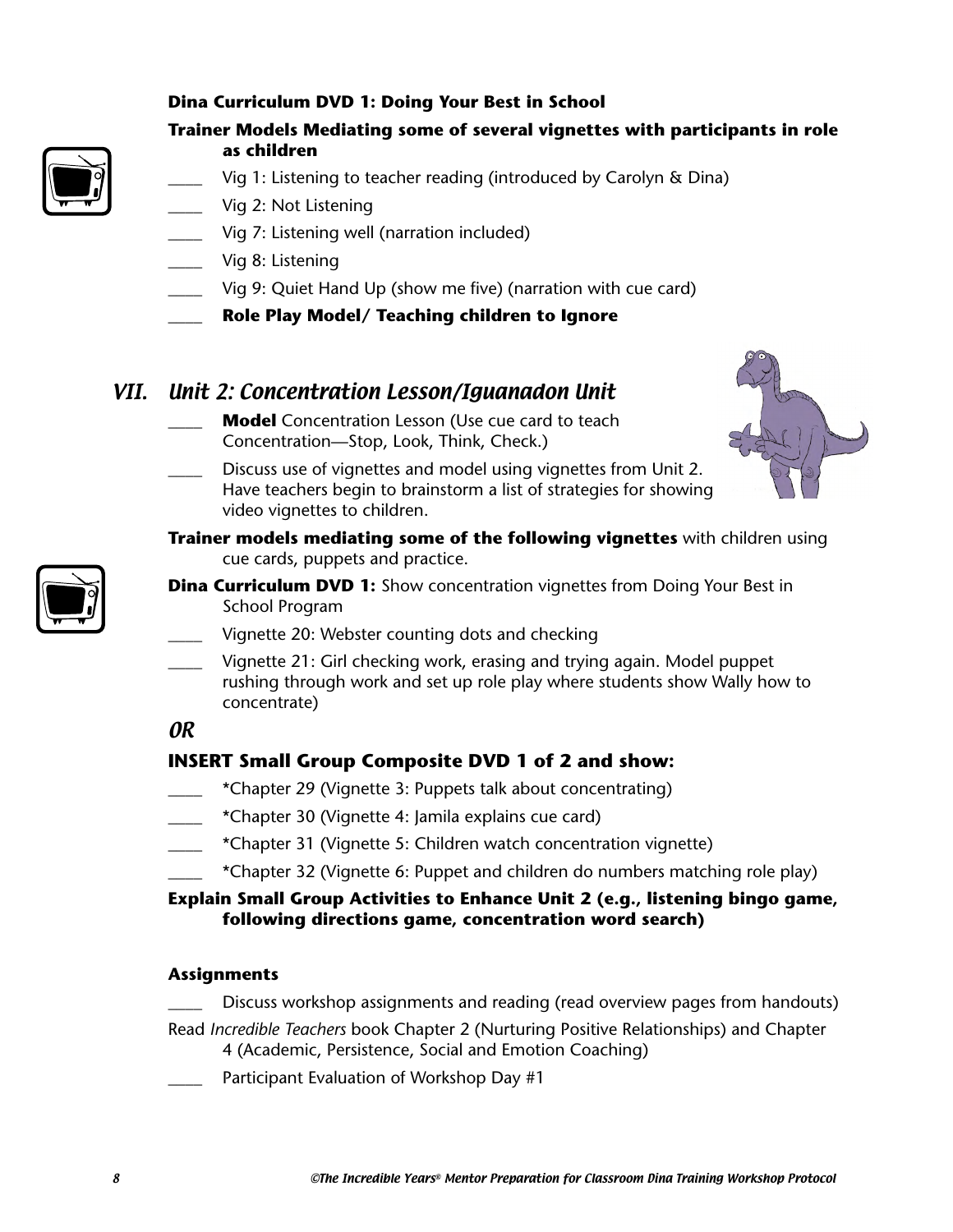# WORKSHOP DAY 2 DESCRIPTIVE COMMENTING AND COACHING PRAISE, INCENTIVES, AND DIFFERENTIAL ATTENTION

Unit 3: Feelings/Triceratops Unit

\_\_\_\_ **Brainstorm ideas for "descriptive commenting" and coaching** 

**academic concepts** (size, color, shape) and academic behaviors (persistence, concentration, trying again, following directions). Script coaching language on

**Role play/practice** for academic and persistence coaching (Have 1-2 students play in front of large group. Set up "round robin" role play where teachers take turns coming up and giving 2-3 descriptive comments and then passing the



# I. Academic, Persistence, Emotion and Social Coaching (disc #2)











Show \*Vig 7 Trilby, Dorian and Nicole to identify social coaching

coaching language or suggest other language (Script on flip chart).

"microphone" on to the next teacher.

Large Group Role play/practice for social coaching (may continue round robin format from above, this time with descriptive commenting of social behaviors. Instruct children to be well behaved.

**Brainstorm social behaviors to coach** (listening, turn taking, waiting,

\_\_\_\_ Show Vignette 46 or 52 (Jim with boys) and ask participants to identify social

- **Brainstorm emotion words** in groups of 4-5 and then share in large group. (happy, frustrated, proud). If list has more negative emotions than positive emotions, challenge group to think of more positive words. Discuss and script on flip chart examples of how to coach emotions (provide coping statement when coaching a "negative" emotion).
- Show Vignette 22 (Jamila with puzzle) and ask participants to identify persistence, social and emotion coaching language
	- **Large Group Role play/practice** for emotion and persistence coaching (continue round robin with remaining teachers in the group).
- \_\_\_\_ Show \*\*Vig 21 Carolyn and 2 girls (friendship session) and ask participants to identify social coaching goals and how it is tailored for individual children (each girl and then Emani). Discuss how language differs for children at different language levels.

# II. Small Group Practice of Descriptive Commenting/Coaching Methods



**Small Group Role Play/Practice:** Break up teachers into small groups of 4. Practice descriptive commenting and different coaching methods. Use coaching handouts. Each teacher takes a turn commenting—this teacher decides ahead of



OR

flip chart.

compliments, etc.)



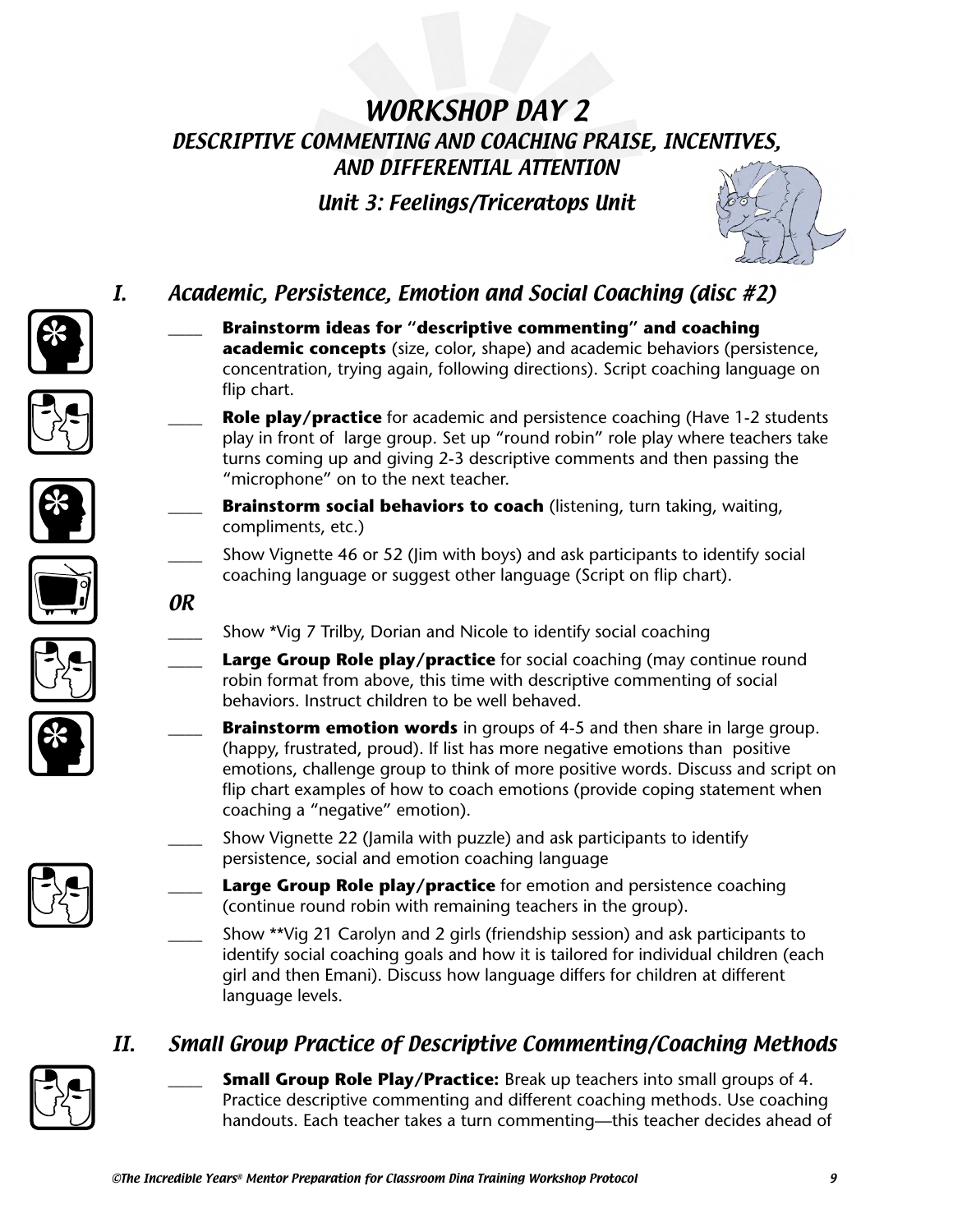time what kind of coaching s/he wants to use (academic/persistence, social, or emotion). Two children play (make sure to instruct children to be well behaved). One participant acts as observer with the goal to prompt teacher if necessary and provide positive feedback after the practice. This role play should last long enough for each teacher to have a chance in each role.



- **Brainstorm** ways that coaching and descriptive commenting may be extended to other parts of the day (lunch, hallways, work time, circle time). Set up several small role plays to illustrate these ideas. This is particularly important in cases where teachers report that children do not have much time for unstructured play during the school day.
- Discuss ways to tailor coaching language according to children's goals such as for child who is anxious, or hyperactive, angry or sad.

# III. Differential Attention—Extending Coaching and Attention, Praise, and Incentives to Manage Minor Misbehavior

- Discuss the idea that attention to these positive behaviors may be paired with ignoring of minor off-task behaviors (e.g., comment on students who are lining up, working hard, listening).
- **Role play/Practice** various scenarios where teachers practice describing positive behaviors while ignoring mild negative behaviors. For example, have teachers describe children who are ready to line up (ignore child who is not ready). OR, describe children who are working hard at desks (ignore child who is playing with pencil). OR, set up situation where two children are playing and one is mildly disruptive (taking toys). Teacher gives attention to the child who is playing well. In all cases, discuss the importance of giving attention back as soon as the off-task child is following directions.
- **Brainstorm/Buzz:** how is praise different than descriptive commenting and coaching comments? When do teachers use praise and when is descriptive commenting and coaching more effective?

## **INSERT Classroom DVD Workshop Disc 2 of 4. Show several of the following praise vignettes to mediate how to use praise with children**

- **9.** Vig. 10 Sharing (Jim)
	- **10.** Vig. 11 Problem Solving (Jim)
- **11.** Vig. 11 Frankie is a great builder (Jim)
- **12.** Vig. 12 Building together (Jim)

## **Optional if time: Show several of the following incentive vignettes from Classroom DVD Workshop Disc 2 of 4 to mediate how to use incentives with children**

- 13. \*Vig 40 Green Patrol
- 14. \*Vig 41 Homework (Jamila-stickers)
- 15. \*Vig 42 Homework (Tony rings bell to celebrate book finished)
- \_\_\_\_ 16. Vig 10 Ruler
- 17. Vig 18 Buttons for Homework Lesson Plans
- **Brainstorm** list of tangible and non-tangible low or no-cost incentives that teachers use in their classrooms.









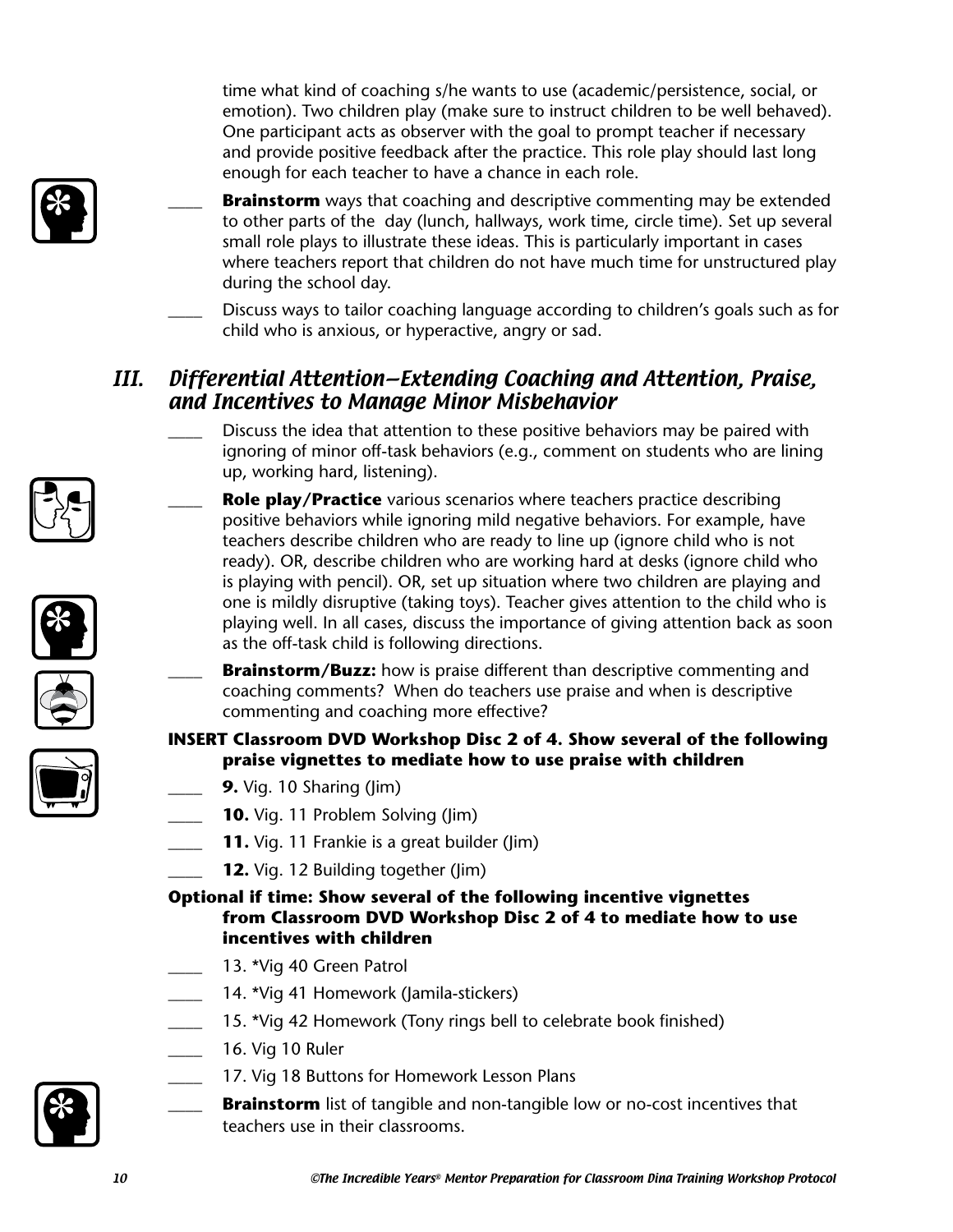# IV. SMALL GROUP ACTIVITIES



## **CONTINUE Classroom DVD Workshop Disc 2 of 4. Show vignettes and discuss the ways that teachers are using descriptive commenting, coaching methods, and praise and setting up small group activities.**

\_\_\_\_ 6. Lesson plans Year 2 Problem Solving Part 2: Vig 19 (small group activities Jamila – persistence coaching, working together puzzles, bingo, matching game)

- 7. \*Vig 6 Mazes Preschool Program (purple) Part 1: Vig 6. (mazes);
- 8. \*Vig 7 Bingo Preschool Program (purple) part 1: Vig 7
- Vignette 13: Feeling faces (masks)
- Vignette 14: Shaving Cream Faces
- Show examples of activities and practice (bring spinning wheel, bingo etc.

# V. Dinosaur School Unit 3—Feelings/Triceratops Unit

- **Model Lesson #10** (Tense/Relax). Have teachers look at lesson plan in handouts before they watch the lesson.
- **Small Group Practice:** Break teachers into small groups to practice this lesson, using lesson plan.



# VI. SHOW VIDEO OF LESSON ON FEELINGS

## **CONTINUE Classroom DVD Workshop Disc 2 of 4**

- As teachers watch these vignettes, make a list of principles/strategies for mediating vignettes (asking ready, set, action; pausing vignette, asking focused questions, behavioral practice)
- 21. Vig 9 (Carolyn and Jamila mediating jump rope vignette)
- 22. \*Vig 10 (mediating mad boy vignette)
- 23. Vig 11 (mediating excited/happy, mirrors)

## **Insert Dina Curriculum DVD 1: Unit 3 Feelings**





**Small Group Role play/Practice:** Break teachers into small groups. Make sure all teachers can see the video screen. Give each group a puppet and feelings cue cards. Using the actual program vignettes show one feeling vignette at a time starting with the three that they have just seen above (jump rope #1, mad boy #2, excited girl #3). Review how to navigate the title screens and menus from the program DVDs. Structure these role plays so that teachers each have a turn to practice mediating a vignette. Encourage groups to use a variety of strategies (ask about feeling, concentrate on visual cues, talk about a time when child had that feeling, talk about how to change the feeling, make a feeling face, use mirrors)…. After each role play, give groups time to debrief and then have another participant take the lead.

# VII. Promotion of Feelings Activities

## **INSERT Classroom DVD Workshop Disc 2 of 4**

- Promotion: Talk about promotion activities.
- Preschool purple tape Part 2: Vig 18-26 (feelings activities)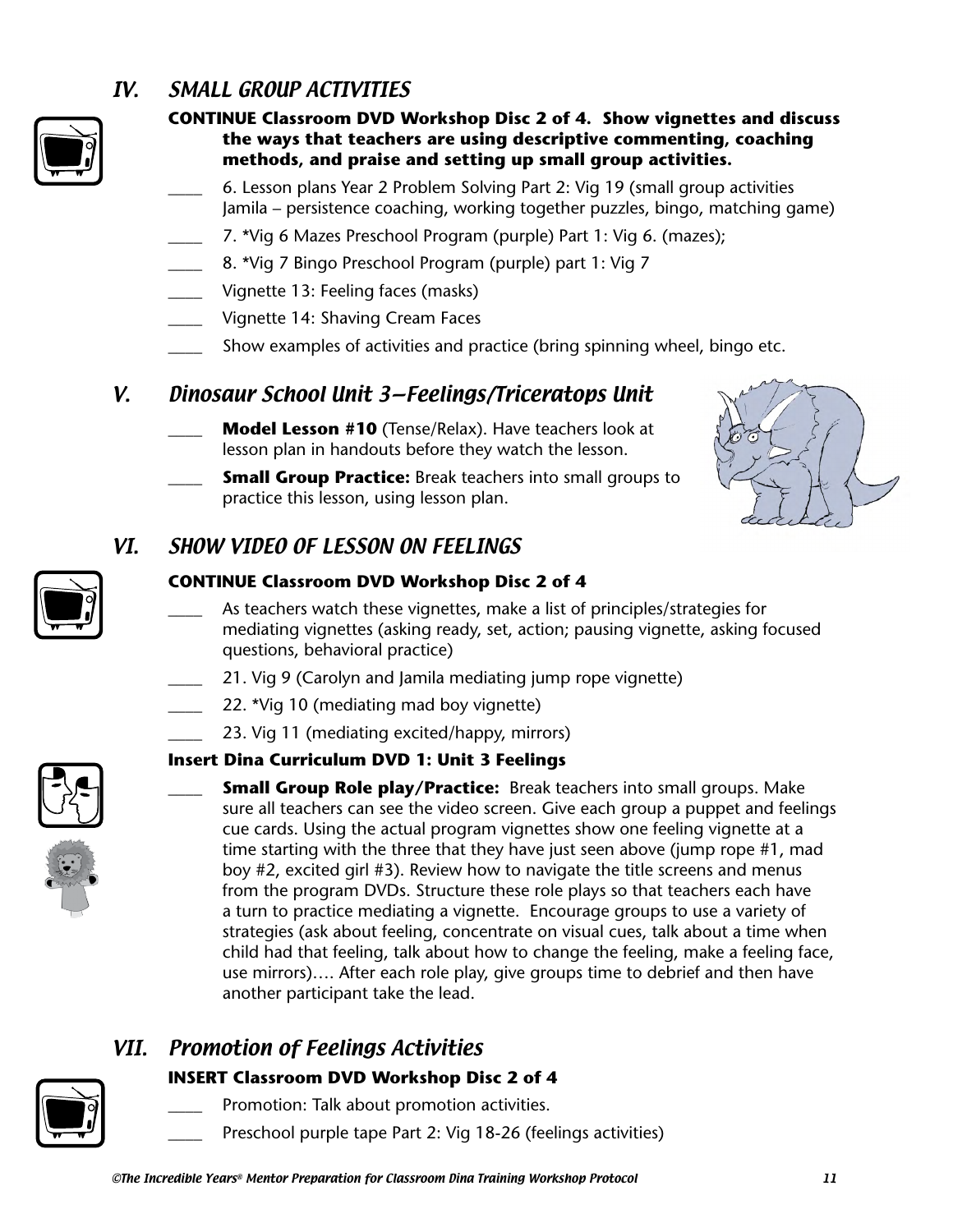- 24. \*Vig 18 bear feelings/vegetable book (Tony)
- 25. \*Vig 19 feeling talk at breakfast
- 26. \*Vig 20 Gregory talks about feelings with puppet

# VII. Behavior Plans (walk through example)

Discuss the fact that Dinosaur School can help to support students who are exhibiting challenging behaviors in the classroom. Give an example (perhaps use an impulsive, wiggly child who has difficulty focusing and listening in circle time). Walk the large group through the behavior plan process (functional assessment, negative behaviors, replacement behaviors). Use the behavior plan sheet that includes columns for proactive teaching, relationships, and coaching/praise. Have group brainstorm strategies for this child that fit into those columns. (See editable behavior plans on web site)

# IX. Break Out Groups to Do Behavior Plan

Break group into small groups who work on different tasks for this case:

Group 1: Develops a plan for involving parents; Group 2: Practice ways of creating a positive classroom atmosphere that is supportive of different children's individual challenges. How can children be set up to help and support behavioral and learning differences in peers? Group 3: Plans a scenario for Wally that elicits children's help in solving problem.

\_\_\_\_ **Brainstorm/Buzz: Break up into small groups to talk about how to be culturally responsive in the way the program is delivered & share in large group afterwards.** 

## **Assignments**

Discuss assignments and reading.

Read Chapters 4 (coaching previously assigned), 10 (behavior plan) and 11 (helping children manage emotionsin Incredible Teachers book.

Participant Evaluation of Workshop Day #2



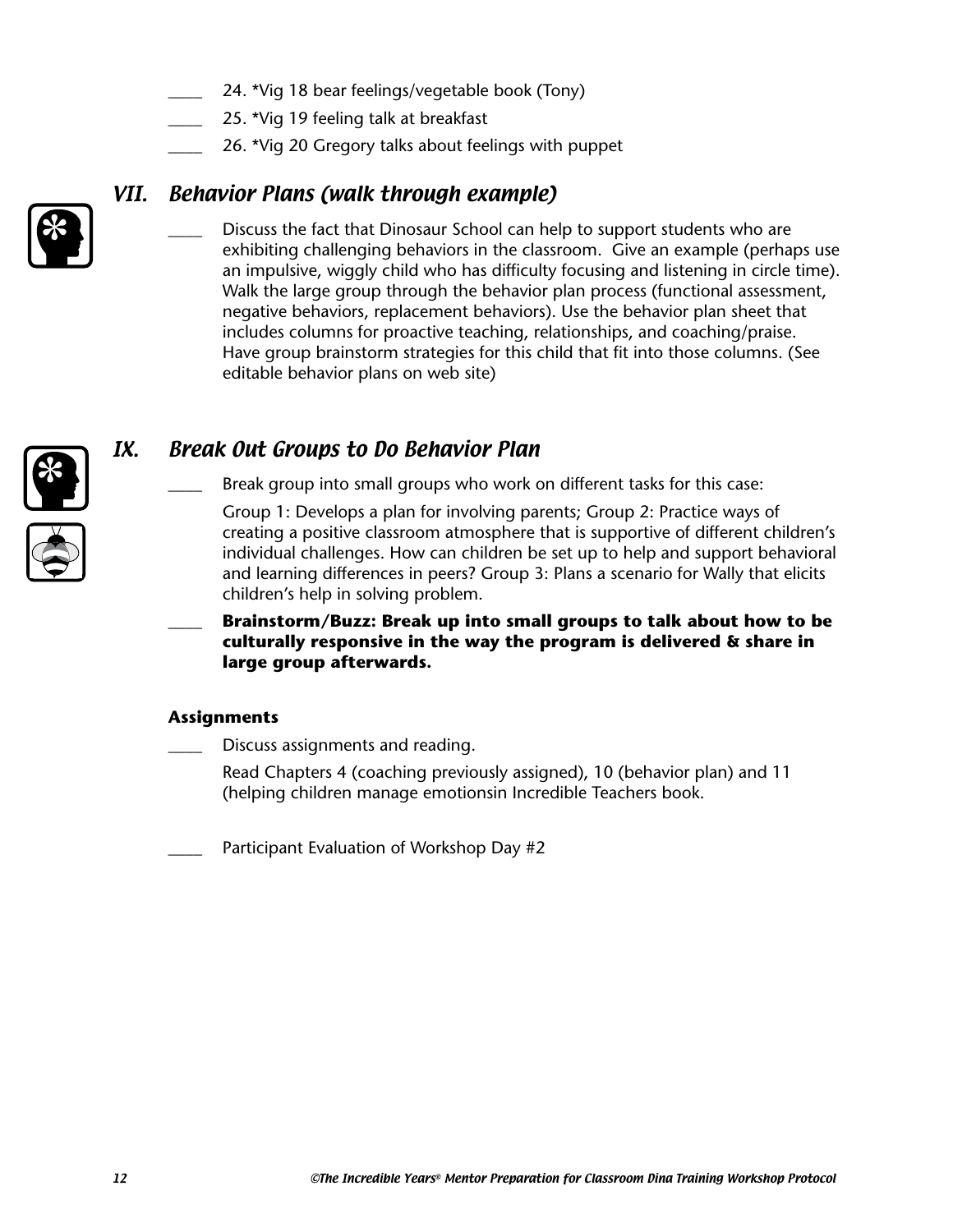# WORKSHOP DAY 3 MANAGING MISBEHAVIOR (IGNORING AND TIME OUT) Units 4-7, Problem Solving, Anger Management, Friendship

## I. Introduce Dinosaur School Unit 4—Problem Solving (Stegasaurus Unit) and Unit 5—Anger Management (T-Rex Unit)

- Show problem solving cue cards, solution cards (basic and advanced), calm down thermometer
- Model first problem solving lesson (Wally and fort)

Or, show Vignette 2 (Peter)

## **AND/OR INSERT Classroom Workshop DVD 3 of 4.**

- 8. (Peter –Wally and fort)
- \_\_\_\_ **Small Group Role play/Practice:** teachers model Wally fort lesson—provide them with sticks, tape, and a few props for this practice.

# II. Setting up problem solving role plays in circle time

Show Vignette 1 (Lois: Jessica and Bunny) to review first three problem solving steps and set up simple role play (ask/share). Demonstrate simple role play using cue cards and toy props (e.g., one person has a toy and the other person wants to play with it, ask/share).

## \_\_\_\_ **Explain the steps to doing a problem solving role-play:**

- 1. Puppet has a feeling and then states the problem.
- 2. Children identify the feeling and restate the problem.
- 3. Children think of a solution (show cue card).
- 4. Role play that solution (role play with child and puppet).

Notes: Give child words to say. Only act out positive behavior. Can do role play more than once.

## **Practice in small groups.** Start with simple role plays ask/share; ask/wait/ share. **If time, practice more complicated problems:**

Wally is trying to pay attention and another child is bothering him (please stop/ ignore).

Wally is getting teased (ignore/walk away). Wally knocks over a tower by mistake (apologize). Write these up on the board and pass out cue cards. Have each small group practice setting up the problem-solving sequence for these, with a role play.







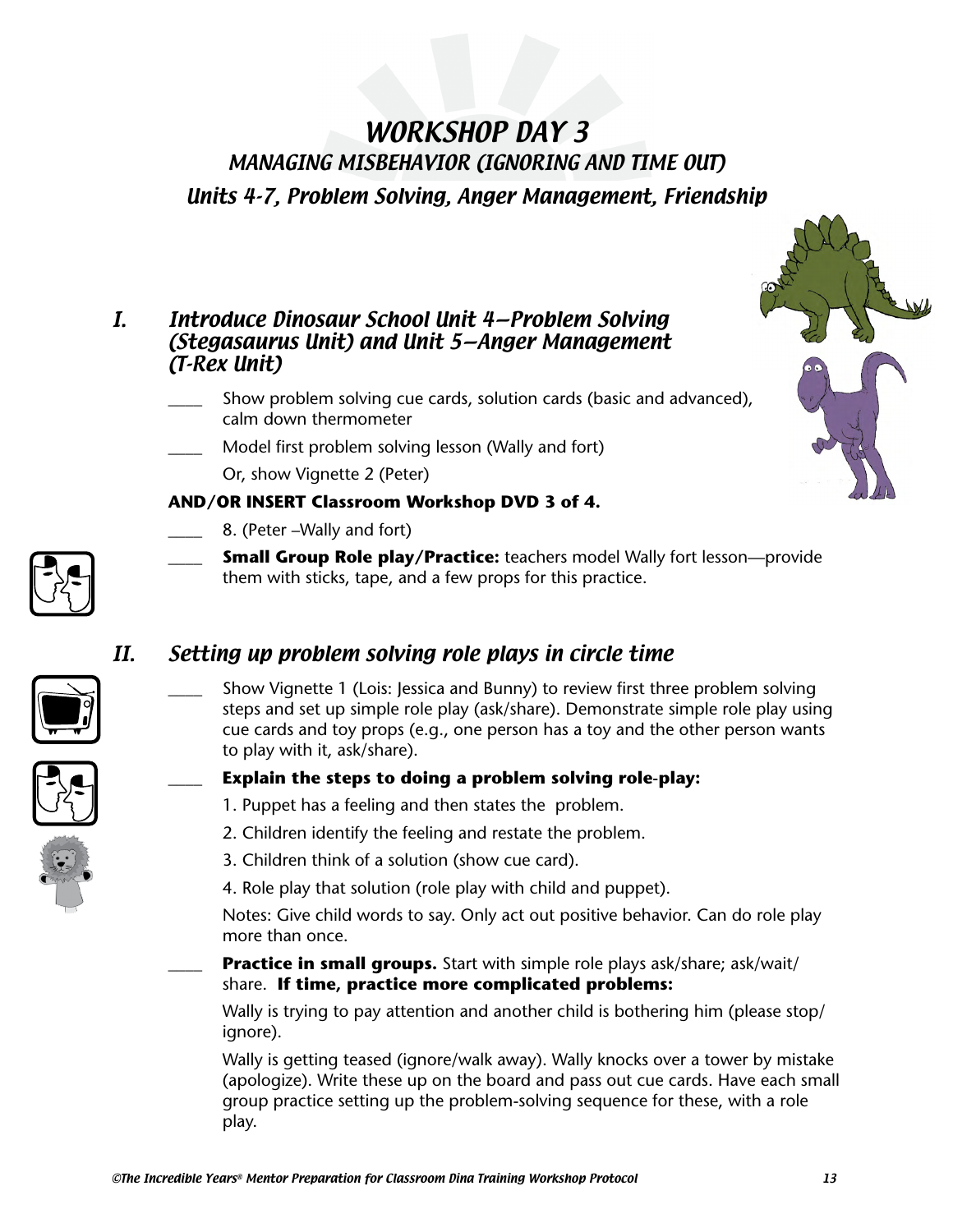

## **Continue Classroom Workshop DVD 3 of 4**

Show following vignettes as examples of how to set up more advanced role plays:

- 9. Lesson Plans Year 2 Part 1 Vig 1 (Peter #17 Problem solving with Oscar)
- 10. Lesson plans Year 2 Vig 15- lesson with solution cards; Vig 16- advance solution cards; Vig 17- playing pass the hat. (Note chapters included between each vignette.)



### **INSERT Classroom Workshop DVD 4 of 4**

Show teachers the Wally books and explain how to use them.

- 11. Jamila. Using books to teacher problem solving. Wally books with Jamila (14) & with Tony (16)
- Practice in dyads using the Wally books with puppets

# III. Ignoring



Show teaching pyramid again and explain discipline hierarchy **Brainstorm** in small groups list of behaviors that can be ignored and those that can't be ignored.



## **INSERT Classroom Dina Workshop DVD 3 of 4**

1. Vig 13. Ignoring Kaylee's tantrum in classroom throwing objects.

After viewing discuss principles of effective ignoring and how to keep other children safe and write these on flip chart. Discuss how and when teachers can add a redirection and distraction to an ignore strategy with a child.

## **INSERT Small Group Workshop DVD 1 of 2**

Show some ignoring vignettes from Small Group Dina DVD 1 (pick several to discuss ignoring principles and how these might be used in their classrooms).

- \_\_\_\_ 12. 13. 14. 15 Anger Session 20, 21a, 21b, 21c (ignoring Jeremiah's tantrum)
- \_\_\_\_ 16. Final Session Vignette 5 (ignoring Emani with a redirect to other children)
- 17. Friendship Session Vignette 11 (ignoring Jeremiah and explaining to other children)
	- 18. 19. Friendship Session Vig 2, 5 (dealing with off task behavior)
	- Role play/Practice: Do ignoring role play practice in large group. Choose 4 participants for this practice.. one teacher/group leader and three children.

 1. Ask one participant to be a child who is fidgety, inattentive, hyperactive, impulsive and may have some odd back talk. (no hitting). This child sometimes sits up and pays attention and sometimes disengages and wiggles lying on the floor with legs in air or squirms around.

2. The other 2 children are well behaved listening to the teacher reading a book.

3. The participant who is the teacher/group leader is reading a book. S/he ignores the off task child while giving attention to the children listening and sitting quietly (proximal praise). She gives attention back whenever the child sits up and listens and re-engages and praises the child for this on-task behavior, and ignores again if child lies on floor.

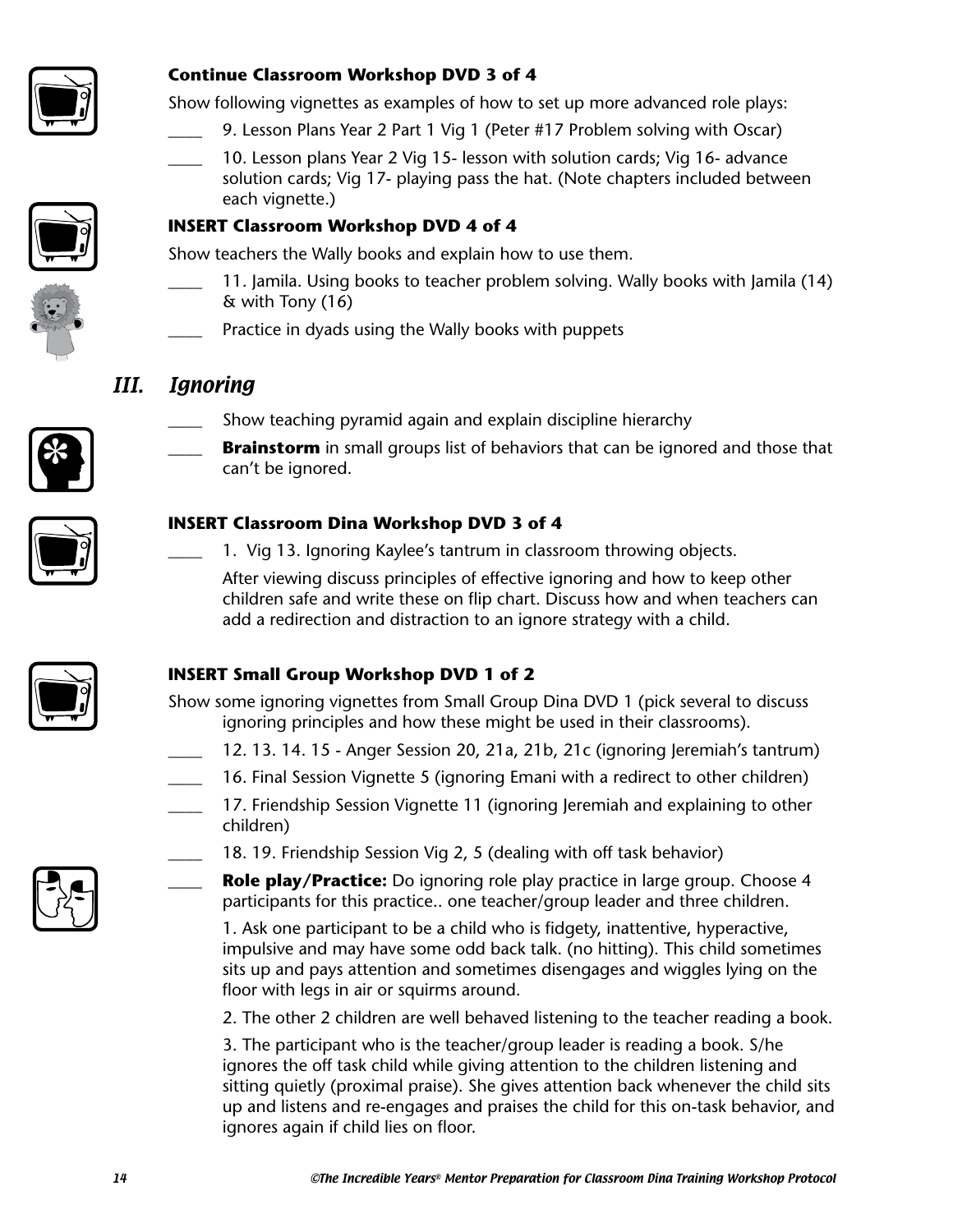4. Debrief afterwards what the teacher did well and explore any alternative approaches.

5. Replay if new ideas emerge such as use of visual prompts, or nonverbal signals or some engaging activity that allows for movement and enhances engagement.

# IV. Time Out to Calm Down

- Note: Ask participants to read the handouts Responding To Dysregulation & Teaching [Children To Self Regulate](https://incredibleyears.com/?wpfb_dl=1457) and [Time Out to Calm Down is One of Many Tools in](https://incredibleyears.com/?wpfb_dl=2072)  [the Incredible Years® Tool Kit](https://incredibleyears.com/?wpfb_dl=2072) after session 2. Discuss this reading before showing these vignettes and scenarios.
- Show pyramid and discipline hierarchies steps 5-8
- \_\_\_\_ **Teach principles of Time-Out and Calming Down and Role Play Steps** (Use handouts [Calm-Down Area Scenarios](https://incredibleyears.com/?wpfb_dl=1995) for each age group, revised 2021.) Explain how we teach children the purpose of Time Out to calm down and what to do in the calm down space.
- 
- **Discuss Calm Down principles** (breathing, self talk, positive imagery)
	- Do several Time-Out role plays. Begin with simplest role play and then proceed to more complex role plays. Carefully structure each role play to control the amount of misbehavior that occurs.

## **Resisting Time Out To Calm Down (Scenario 2)**

Proceed from Scenario 1 to explaining Scenario 2 when child resists going to calm down area and dealing with resistance.

- Vignette 13: Going to Calm down (Emani)
	- Vignette 15: Going to Calm Down (Jeremiah)
	- Vignette 12: Kaylee in Time Out
	- Explore with participants where their calm down space will be in their classroom and how their team can support each other.

## V. Unit 5 Anger Management/ Tyrannosaurus Rex Unit

- **Model** using Tiny Turtle to teach the anger management steps
- Set up small group practices using the turtle puppet to teach ways to calm down and manage uncomfortable feelings. Debrief afterwards.

## VI. Units 6 and 7 Friendship/Allosaurus and Brachiosaurus Units

- Explain to the group that they now have all the skills they need to lead lessons (vignettes, puppets, role plays, cue cards, small group activities). With these skills, they will be able to navigate any lesson in the manuals, even those that haven't been covered in detail in the training.
- Show cue cards for asking, apologizing, forgiving, telling, listening, team work, helping, etc. (revised 2021)



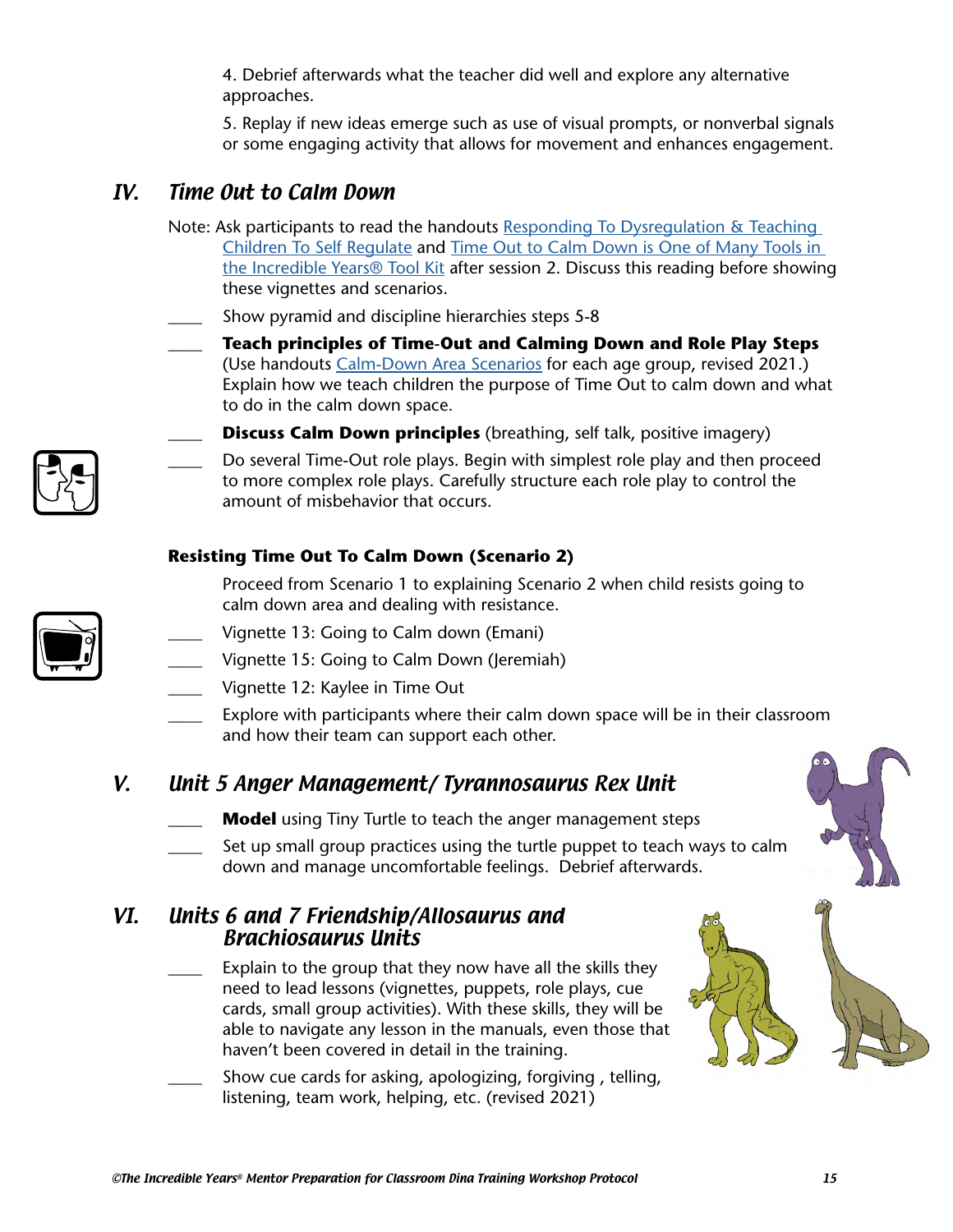

- Mediate and discuss Vignettes 41 and 42 (Gail and Jim modeling friendship skills). Encourage group to pull out key principles teachers are using to promote children's learning and practice of friendship skills.
- Discuss small group activities for these units.
- Discuss awards given to children.

## **Coaching During Conflict**

**\_\_\_\_** Return to social and emotional and persistence coaching to be used during small group activities and when real conflict occurs. Review how these strategies can be used on their target child's behavior plan.



- Vignette 16: Using words
- Vignette 17: Using turtle shell



- **Ending Dinosaur School Mediate the following vignettes to discuss how to end Dinosaur School review learning accomplished.**
	- Vignette 2 (baby Dina)
	- Vignette 6 (small group activity)

## **Continue Classroom Workshop DVD 4 of 4**

#### **Compliment Circle**



- End training by teaching the compliment circle song, showing Vignette 21, and modeling how to use the compliment circle song with their classes.
- \_\_\_\_ 21. Peter's compliment circle

# VII. Certification/Accreditation of group leaders

- Process of group leader certification
- Refer all participants to the web site: www.incredibleyears.com
- Discuss: Steps to Implementation of new program, self-study and preparation needed.
	- \_\_\_\_ Discuss importance of continued coaching from certified or accredited mentors and trainers and why this is important. Discuss how to set up peer coaching within their agency.
- **Buzz:** ask participants to share with buddy their future goals
- Give each participant their certificate of participation
- **Evaluations**

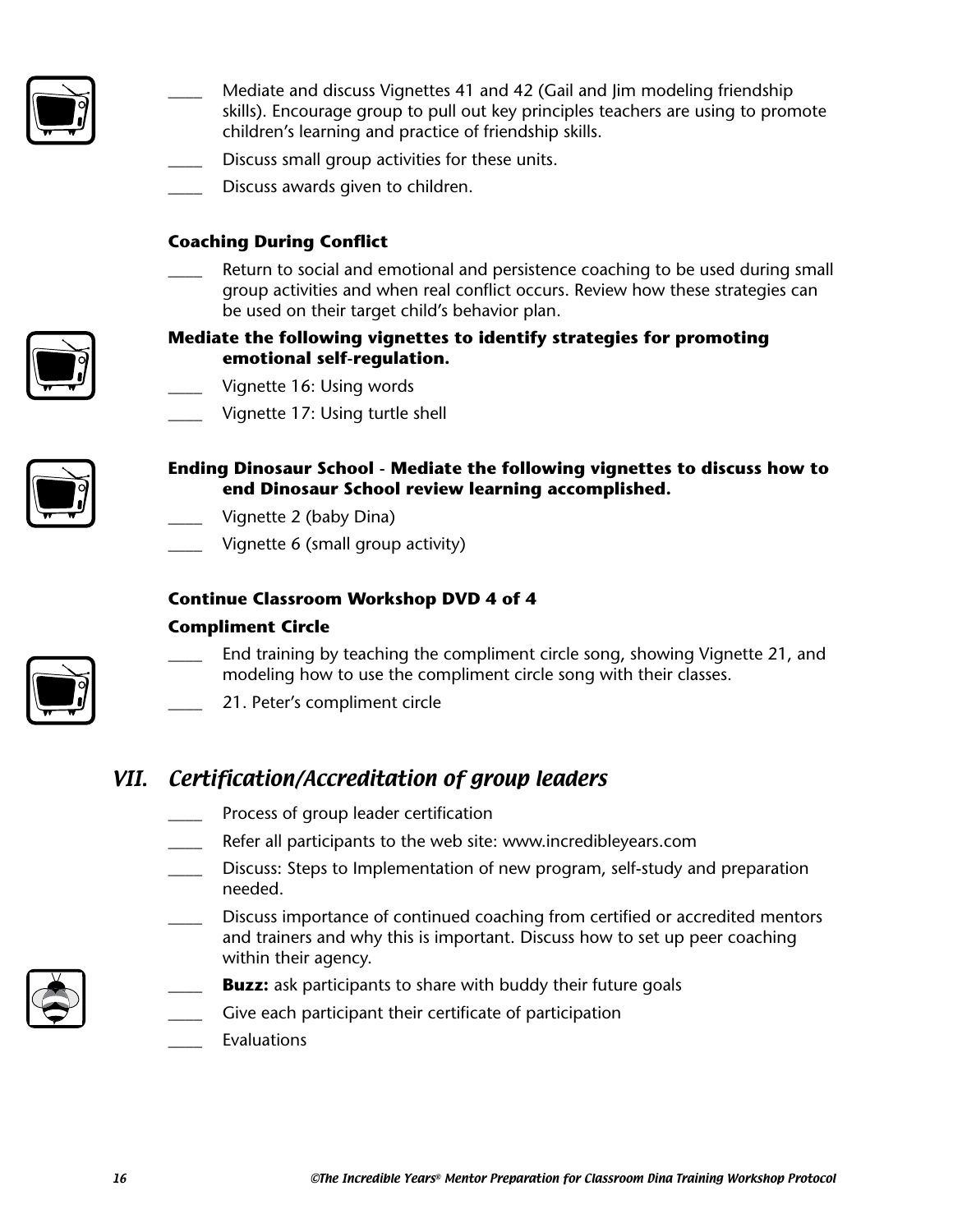### **Below are supplemental vignettes than trainers/mentors can use to expand on a particular aspect of the training or tailor content to the needs of a particular group. Those with stars are vignettes we especially like.**

#### **PROMOTING PROBLEM SOLVING VIGNETTES**

- Problem Solving in the Midst of Conflict/Promotion
- 12. Preschool program Part 2 Vig 29 (narration &airplane)
- 13. Preschool program Part 3 Vig 50 (playground)
- \_\_\_\_ 14. Vig 15 talking about angry feelings
- \_\_\_\_ 15. \*Vig 16 reinforcing using words
	- 16. \*Vig 17 using turtle shell

#### **LESSON OF FRIENDNSHIP UNIT**

- **17. Vig 40 Gail presents friendship lesson**
- 18. Vig 41 Gail and Jim model friendship skills
- 19. \*Vig 42 Guided practice with children
- 20. Vig 43 Present small group practice & transition

#### **LESSON OF ANGER MANAGEMENT UNIT 5**

- \_\_\_\_ 22. Vig 8 Julie presents anger lesson 32 –teasing and being left out (show video of girl left out, problem solving, practice going in shell)
- **23. Vig 9 lesson 32 Tiny and teasing shield**
- 24. Vig 10 lesson 32 Guided practice with Tiny and children
- 25. Vig 11 lesson 32 Role Play (at end older child comes in)
- **26. Vig 12 lesson 32 Small group practice activity explained**
- 27. Vig 13 lesson 32 Small group friendship art activity/shields

#### **LESSON OF FRIENDSHIP UNIT 6 &7**

28. Vig 62 "EGGS" Gail helps girls problem solve using the solution kit.